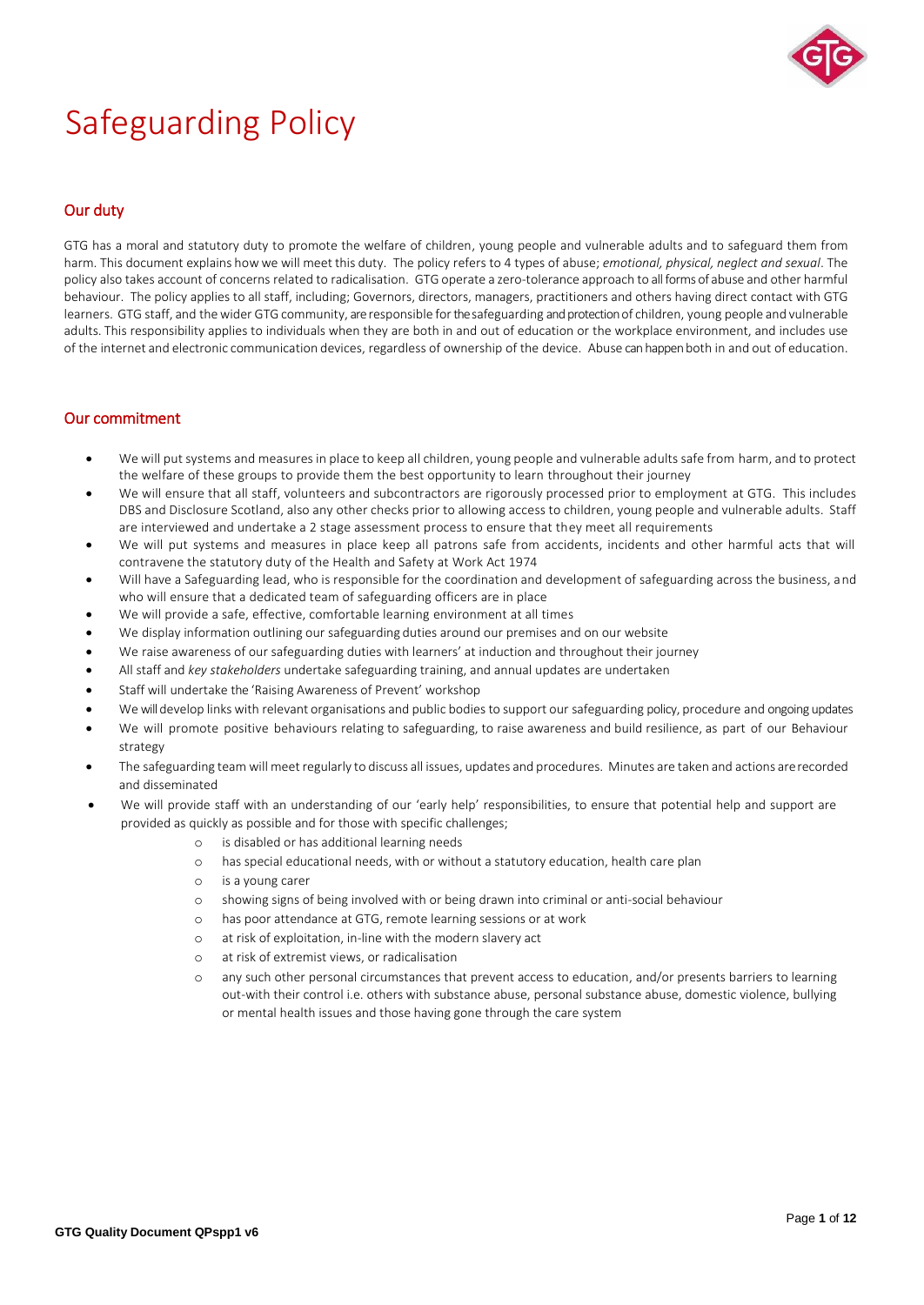

# The safeguarding processes

We will all be alert to the signs of abuse and will treat all instances seriously. It is important that we listen and are supportive. If you suspect that someone is being abused or if someone discloses something to you; you must report it to the designated Safeguarding team within *2 hours*. You can do this by email; [help@gtg.co.uk](mailto:help@gtg.co.uk) or by using the telephonenumber 07887293277.

- You should record<br>1. The date
	- The date
	- 2. The time<br>3. The name
	- 3. The name of the person you are concerned about<br>4 The name of the complainant (if different from ab
	- The name of the complainant (if different from above)
	- The place where the alleged abuse happened
	- 6. Basic details of the concern (if it is a reported concern, you should use the words as far as possible of the person making the complaint)
	- 7. A description of any injuries you have seen
- There must be *NO LEADING QUESTIONS*
- There can be *NO PROMISE OF CONFIDENTIALITY* to an individual raising a concern as you will be obliged to pass any concerns onto the safeguarding team. GTG is also obliged to refer any concerns to relevant safeguarding partners and/or The Police
- If someone begins to disclose something but stops once you say that you cannot guarantee confidentiality, you should still inform the designated safeguarding officers
- It is not your responsibility to investigate suspected cases, this will be done by a safeguardingofficer in conjunction with the appropriate external party 'on a need to know basis'
- You must not discuss safeguarding issues with people internal or external of GTG, with the exception of signposting and on a 'need to know' basis only (those authorised to provide support etc.)

# Record-keeping, review and monitoring

- The safeguarding officer will maintain complete records of all conversations that take place during a safeguarding disclosure. All referral forms will also be kept
- These forms will be kept confidentially and the information will only be shared on a 'need to know'basis
- The safeguarding officer will keep records of all safeguarding instances and referrals
- All safeguarding instances and referrals will be reported to the Board quarterly
- The safeguarding lead will discuss all aspects with the Board representative allocated to safeguarding
- The safeguarding team will monitor safeguarding by reviewing various learner voice activities, throughout the year. Annually the team will consider the effectiveness of policies and procedures. It will respond to any issues or trends that come out of the above monitoring and action plans will be set with the appropriate GTG staff/management

# Managing the safeguarding email

- Access to this mailbox is restricted to all designated safeguarding officers and lead safeguarding officer only
- The email address for a safeguarding referrals is; [help@gtg.co.uk](mailto:help@gtg.co.uk)
- The telephone number is 07887 293277
- Emails sent to this address will be read and manually re-routed to the appropriate designated safeguarding officer. However all safeguarding officers have permission to send communication from this account
- *Any communication received will be auto-responded to;*

# *"Thank you for your email. A member of the safeguarding team will contact you within 24 hours, however if it is an urgent matter you can speak to a member of the safeguarding team on; 07887 293277"*

- Deal with it by responding to the email or by passing it on to someone else within the team, as appropriate
- If you allocate an email to a colleague, or communicate details to an external party, make physical contact to ensure that the communication has been received
- Inform the safeguarding team and lead officer that this email has been actioned and update the safeguarding log, if required
- Before you deal with an email check that it has not already been dealt with?
- Arrangements are made for person(s) involved to visit with, or speak to over the phone with an appropriate GTG staff member, and in a safe and confidential environment. GTG staff must not put themselves, or related persons in a vulnerable position
- Make sure that all email communication is saved; emails you send and emails you receive, and the subsequent communication trail in relation

# **GTG Quality Document QPspp1 v6**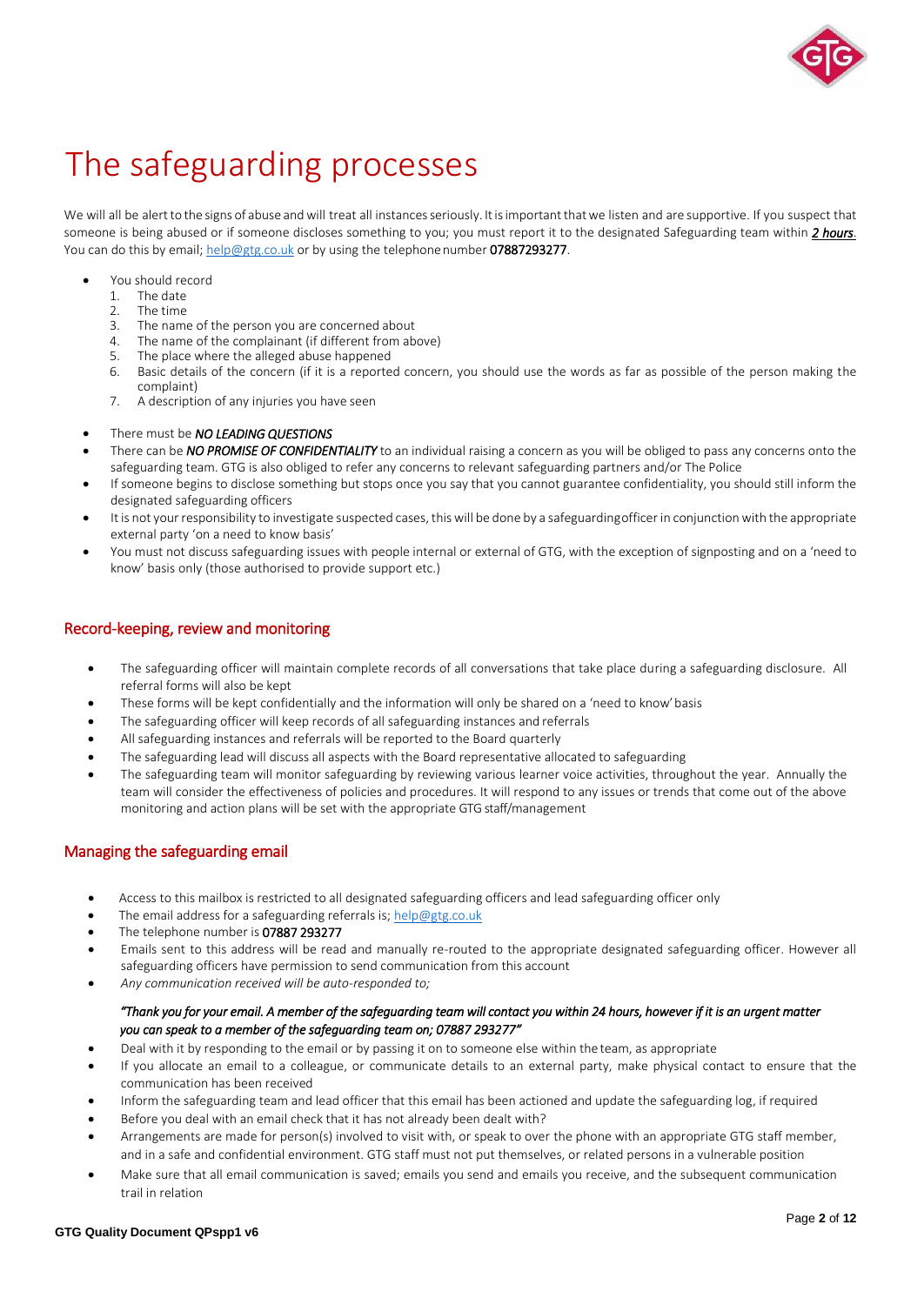

# Residential safeguarding

GTG and employer partners recognise a heightened risk to those required to reside away from home, as part of the apprenticeship programme.

*Proactive measures – physical spot checks are undertaken at all residential properties by GTG, to assure;*

- o Bookings made for students by age (at time of stay) to identify that 16 or 17 year olds are not allocated rooms with those over 18 years
- o Vulnerable learners are not allocated rooms with others learners, if it is deemed inappropriate
- Learners are not allocated rooms with others of mixed gender/sex
- o Sensitivities raised by individual learners and/or parents/guardians will be considered and accommodated as appropriate
- Amend the accommodation plan immediately, if any learners have been allocated unsuitable roommates
- Confirm the hotel's acceptance of the amendments
- Ensure the hotel and GTG provides support for vulnerable learners on site
- Ensure that hotel management enforce the accommodation plan, spot check the premises and liaise with the learners throughout the duration of their stay
- Through working relationships with Hospitality Guaranteed they hold the hotel accountable for the following;
	- $\rightarrow$  That staff are enhanced DBS checked
	- $\rightarrow$  That staff are trained to understand safeguarding, welfare and the Prevent duty
	- $\rightarrow$  That staff are able to demonstrate the above understanding in a practical day-to day sense
	- $\rightarrow$  That Health and Safety, including food safety, standards are understood, developed and are exercised

# Types of abuse and recognition

#### Emotional Abuse

Emotional abuse may be difficult to recognise, as the signs are usually behavioural rather than physical. The manifestations of emotional abuse might also indicate the presence of other kinds of abuse. The indicators of emotional abuse are often also associated with other forms of abuse.

*Indicators of emotional abuse may be;*

- Developmental delay
- Aggressive behaviour towards others
- Low self- esteem and lack of confidence
- Withdrawn or seen as a "loner" difficulty relating to others

# Physical Abuse

It isn't accidental. Children who are physically abused may suffer violence such as; being punched, slapped, kicked, poisoned, burned, or having objects thrown at them. Sometimes parents/guardians/carers will make up or cause the symptoms of illness in their child, perhaps giving them medicine they don't need and making the child unwell – this is known as fabricated or induced illness (FII). Physical abuse causes serious, and often long-lasting, harm and in severe cases, death. The following are regarded as indicators of concern:

- An explanation which is inconsistent with an injury
- Several different explanations provided for an injury
- Unexplained delay in seeking treatment
- Reluctance to give information or mention previous injuries

#### Neglect or acts of omission

Everyone has the right to an adequate standard of care. Neglect is defined as not providing reasonable, appropriate or agreed care or a failure to act in a way that any reasonable person would act.

*Indicators may be;*

- not responding to a person's basic needs, i.e. assisting with feeding, drinking, toileting or in meeting personal care needs
- preventing someone else from responding to those needs
- not meeting the basic standards of professionalism
- withholding or preventing access to medical care or treatment
- withholding or preventing access to the receipt of goods or services
- being prevented from interacting with others
- failing to undertake a reasonable assessment of risk or allowing a person to harm themselves or cause harm to others

#### **GTG Quality Document QPspp1 v6**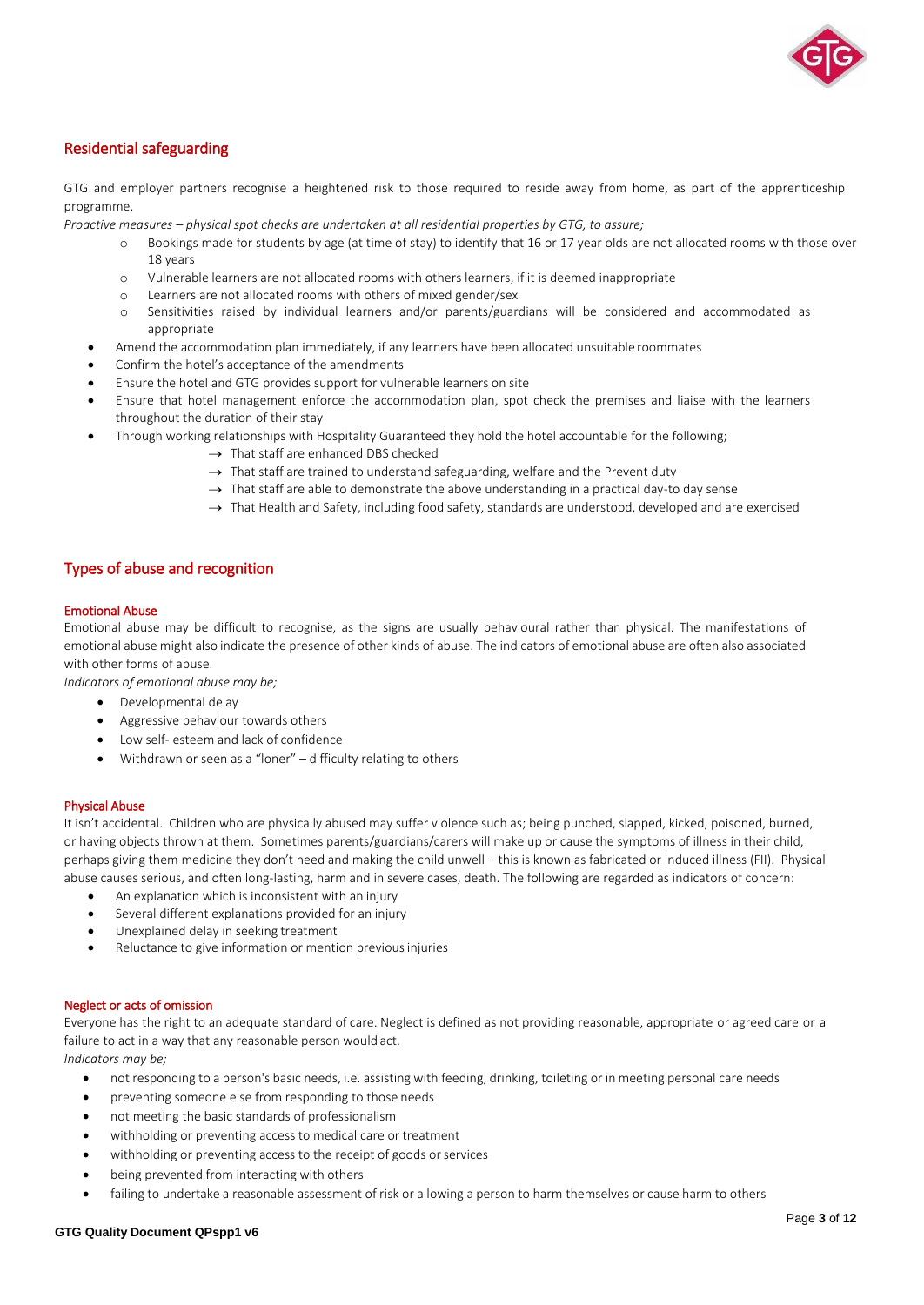

#### Sexual Abuse

Children and vulnerable adults may be sexually abused and are frequently scared to say anything due to guilt and/or fear. This is particularly difficult for a learner to talk about. Please take full account of the sensitivities of any individual when handling claims. Recognition can be difficult, unless the person discloses, and is believed. There may be no physical signs and indications are likely to be emotional/behavioural. Some behavioural indicators associated with this form of abuse are;

- Inappropriate sexualised conduct
- Continual and inappropriate or excessive masturbation
- Self-harm (including eating disorder), self- mutilation and suicide attempts
- Involvement in prostitution or indiscriminate choice of sexual partners
- Up-skirting (taking photographs underneath a persons' clothing without their consent)

Sexual Abuse/Violence between children and young people cannot be 'normalised' in any educational setting. It is vital that we understand and make it clear;

- o Sexual violence or harassment is unacceptable, will not be tolerated and is not a 'part of growing up'
- Never dismiss sexual violence or harassment 'banter' or 'just joking about'
- o Inappropriate (criminal) conduct involving 'grabbing bottoms, breast, genitalia or looking up or down clothing' is not 'normal' and will never be tolerated. We will report any such behaviour to the authorities
- o Educate those to understand why this behaviour is sometimes 'normalised', by the wider society i.e. stereo typing, everyday sexist language and ignorance – but is never accepted or tolerated at GTG, or to those aligned with GTG

# There are many more types of abuse that can affect people throughout their lifetime; please see appendix A for a more detailed list.

# Dealing with allegations of abuse

#### Dealing with allegations of abuse against a member of GTG staff

GTG staff come in to contact with a number of young people. We understand that an allegation of abuse may be made against a member of staff and we must recognise that this may or may not be true. Those dealing with such allegations must do so with an open mind and ensure a timely and thorough discussion is undertaken.

- Allegations of abuse or concerns raised against a member of GTG staff will always be treated seriously. If a member of staff receives such an allegation or has concerns, this must always be referred to their line manager and the lead safeguarding officer
- This must be done within 2 hours and should follow the procedures described above
- GTG will then follow the relevant stakeholder guidance: handling allegations of abuse against staff
- The safeguarding officer will record all the relevant information of the case using the GTG SG Incident Report form
- The safeguarding officer will refer to safeguarding partners or other agencies where necessary if permitted by the safeguarding lead. As previously consent for the referral from the young person/vulnerable adult will be sought, although the referral will be made without it
- The relevant Safeguarding officer will inform HR if permitted by the safeguarding lead. Advice will be sought from Social Services whether to suspend the member of staff. Once a referral has been made the safeguarding partners or The Police investigation takes precedence over any GTG disciplinary procedure
- If a member of staff is dismissed or resigns before the disciplinary process is completed, they will be informed of GTG's duty to inform the Disclosure and Barring Service of the situation
- GTG will carry out a full review of all investigations, to ascertain improvements and whether lessons can be learned

# Dealing with allegations found to be without foundation

*If there is an allegation that is proved unfounded, we will:*

- Inform The People Team of the conclusion
- The People Team will inform the member of staff, in person, and in writing of the outcome and any further actions
- Inform the student/parents/carers of the outcome of the investigation, in line with the Data ProtectionPolicy
- Hold a series of restorative meetings, to repair harm and instil confidence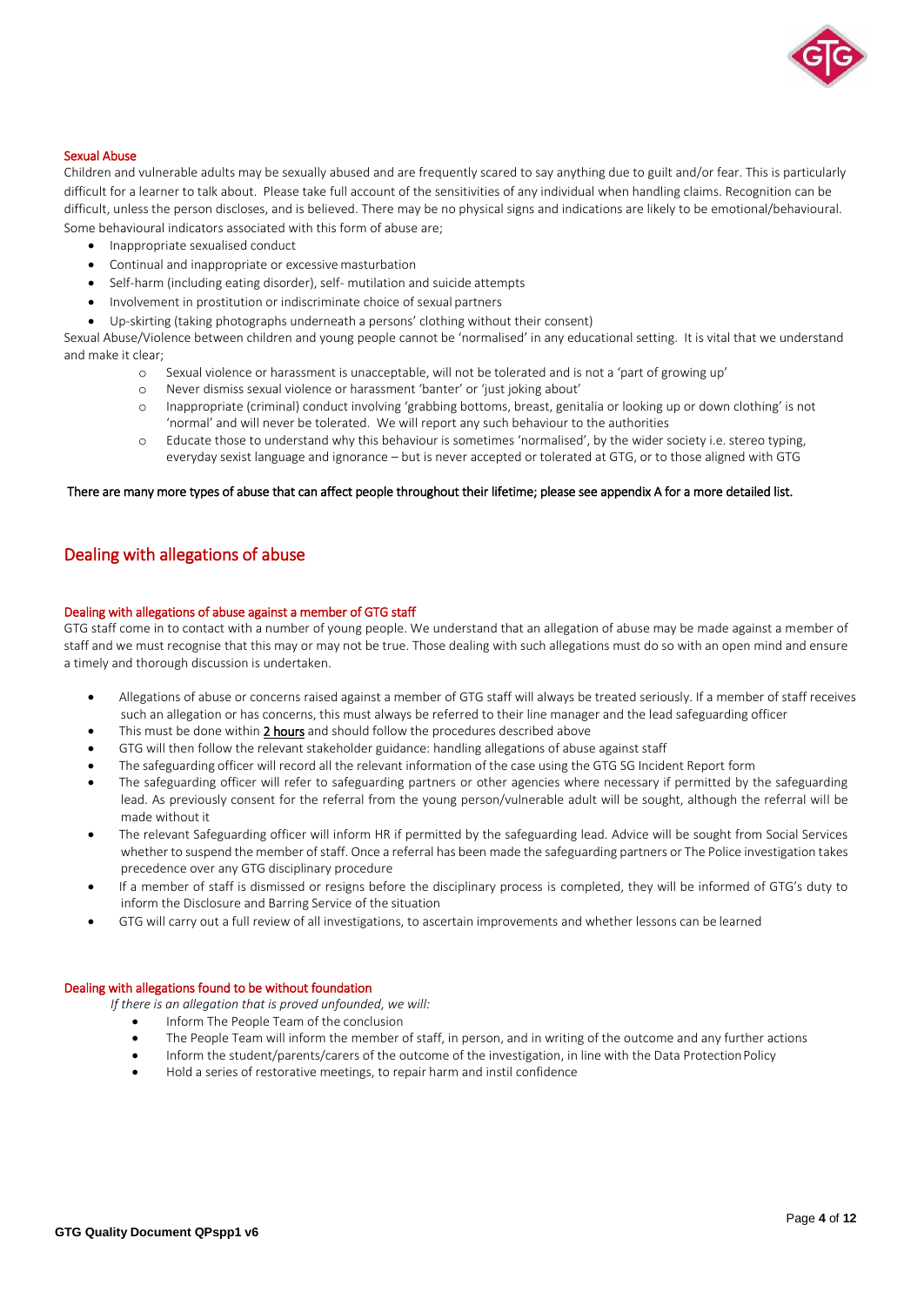

#### Dealing with allegations found to be with foundation

*If there is an allegation that is proved founded, we will:*

- Inform The People Team of the conclusion
- The People Team will inform the member of staff, in person, and in writing of the disciplinary action to be taken<br>• Inform the student/parents/carers of the outcome of the investigation: in line with the Data Protection
- Inform the student/parents/carers of the outcome of the investigation; in line with the Data ProtectionPolicy
- Inform Wolverhampton Local Authority Designated Officer
- Inform the appropriate crime agencies that allegations have been founded

# Dealing with allegations of abuse against a member of the public

- The designated safeguarding officer will record all the relevant information using the GTG SG Incident Report. This will form the basis of any decision to refer and will include the information required, should a referral be made
- The designated safeguarding officer will decide whether a referral to specialist support services is required this includes Safeguarding partners, Channel and/or others as appropriate. If a referral is made we will require consent from the young person/vulnerable adult, if they are deemed competent to give it. Although it is best practice to have consent for referrals, there may be situations that warrant a referral without consent

# Dealing with allegations of Peer on Peer abuse

All staff should be aware that children can abuse other children (often referred to as peer on peer abuse).*This is most likely to include, but may not be limited to;* 

- Bullying (including cyberbullying)
- Physical abuse such as hitting, kicking, shaking, biting, hair pulling, or otherwise causing physicalharm
- Sexual violence, such as rape, assault by penetration and sexual assault
- Sexual harassment, such as sexual comments, remarks, jokes and online sexual harassment, which may be stand-alone or part of a broader pattern of abuse
- Up-skirting, which typically involves taking a picture under a person's clothing obtain sexual gratification, or cause the victim humiliation, distress or alarm
- Sexting (also known as youth produces sexual imagery)
- Initiation/hazing type violence and ritual

If an allegation of abuse is made against another student, the safeguarding officer will remove the student from duties within GTG using the staff disciplinary policy if permitted by the safeguarding lead. The safeguarding officer will inform the young person's parents that the matter had been referred to the safeguarding partners if permitted by the safeguarding lead.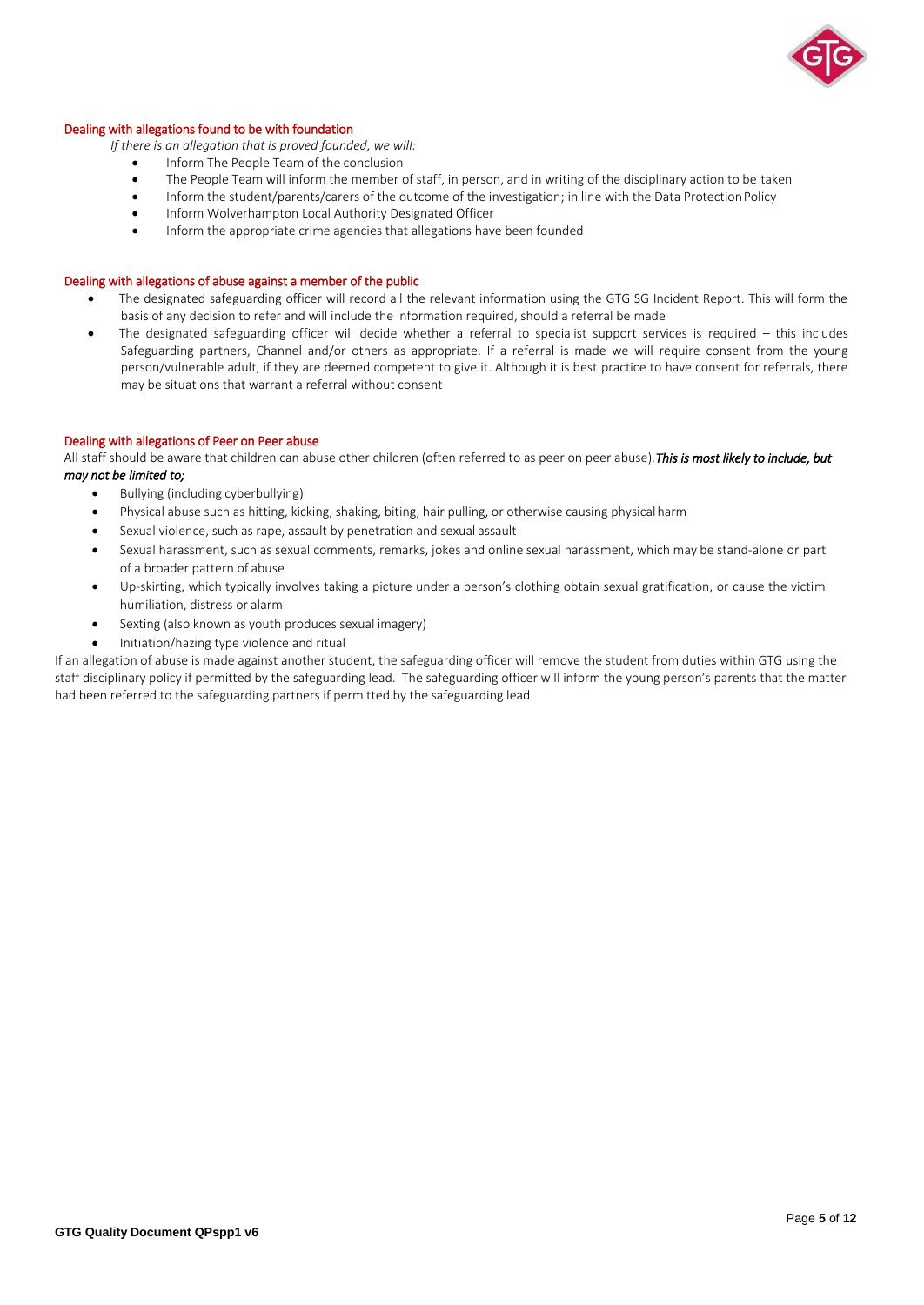

# Safeguarding Procedure flowcharts

The following flowcharts detail the procedures for reporting a safeguarding / Prevent incident and the Channel process for FE.



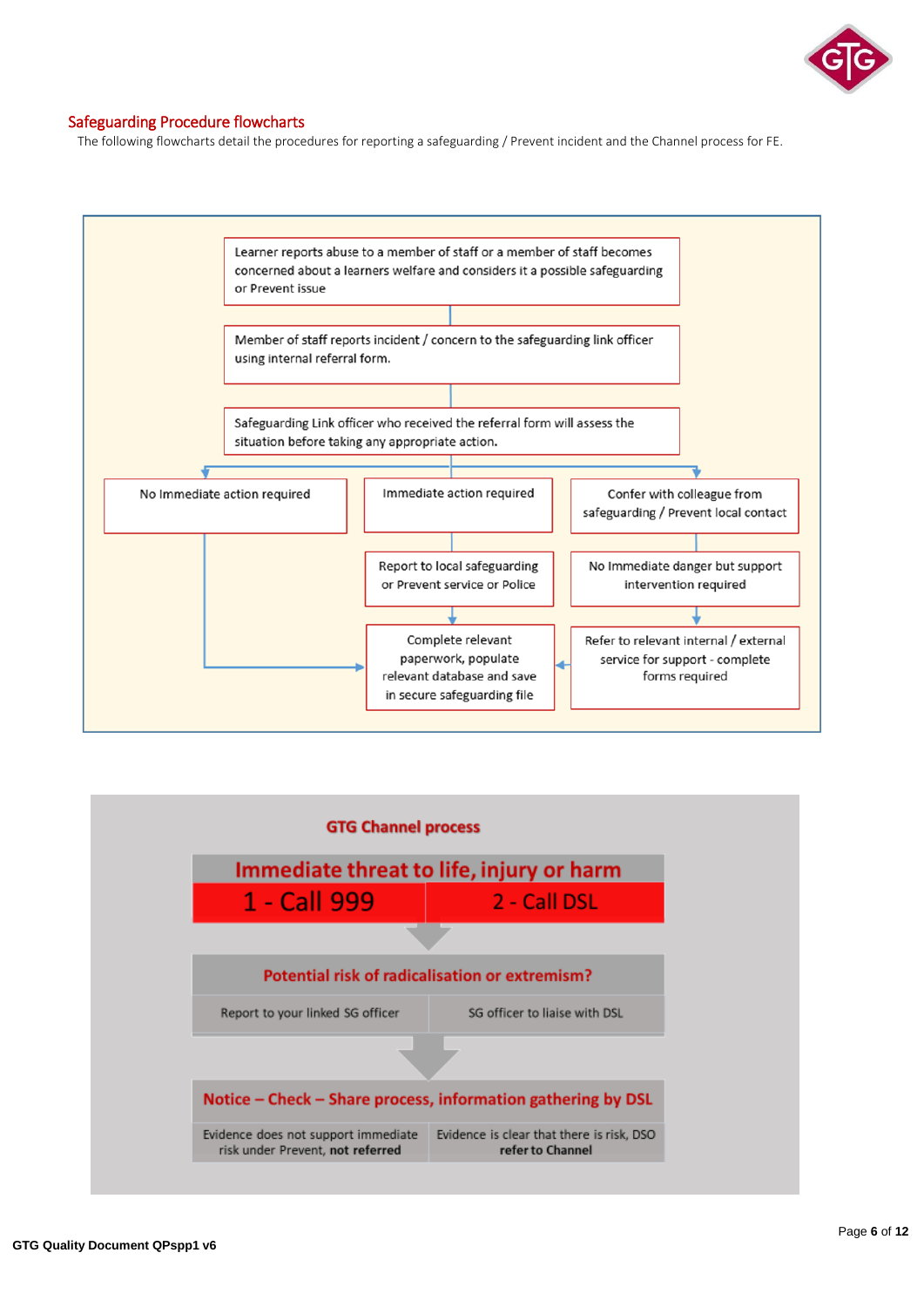

# Safeguarding and Prevent referral contacts and agencies

| <b>GTG Training Ltd</b>                       |                                                             |                                 |  |  |  |
|-----------------------------------------------|-------------------------------------------------------------|---------------------------------|--|--|--|
| <b>Title</b>                                  | Email /                                                     | Call                            |  |  |  |
|                                               | Web                                                         |                                 |  |  |  |
| Safeguarding & Prevent Lead                   | Thomas.Madden@gtg.co.uk                                     | 01902 308493 or<br>07887 293277 |  |  |  |
| Confidential Anti-terrorism hotline           | https://west-midlands.police.uk/specialist-<br>teams/ct-faq | 0800 789 321                    |  |  |  |
| <b>Channel Coordinator</b><br>local authority | Alison Potts ext. 871 3034                                  | 101                             |  |  |  |
| Crime stoppers                                | crimestoppers-uk.org                                        | 0800 555 111                    |  |  |  |
| West Midlands Police                          | https://www.west-midlands.police.uk/                        | 101                             |  |  |  |

# **Safeguarding Partners**

GTG Training Ltd has an extensive list of all learners on programme and their local Safeguarding Partners – this can be made available on request

# **Support Agencies**

| <b>Title</b>    | Email /                   | Cal                            |
|-----------------|---------------------------|--------------------------------|
|                 | Web                       |                                |
| <b>BEN</b>      | www.ben.org.uk            | 08081 311 333                  |
| Citizens Advice | www.citizensadvice.org.uk | 0344 411 1444                  |
| Samaritans      | www.samaritans.org        | 116 123 free<br>from any phone |
| Papyrus         | www.papyrus-uk.org        | 0800 068 4141                  |
| Switchboard     | https://switchboard.lgbt/ | 0300 330 0630                  |

# **Location and access of this procedure**

This policy is available for viewing from the GTG website and the GTG QMS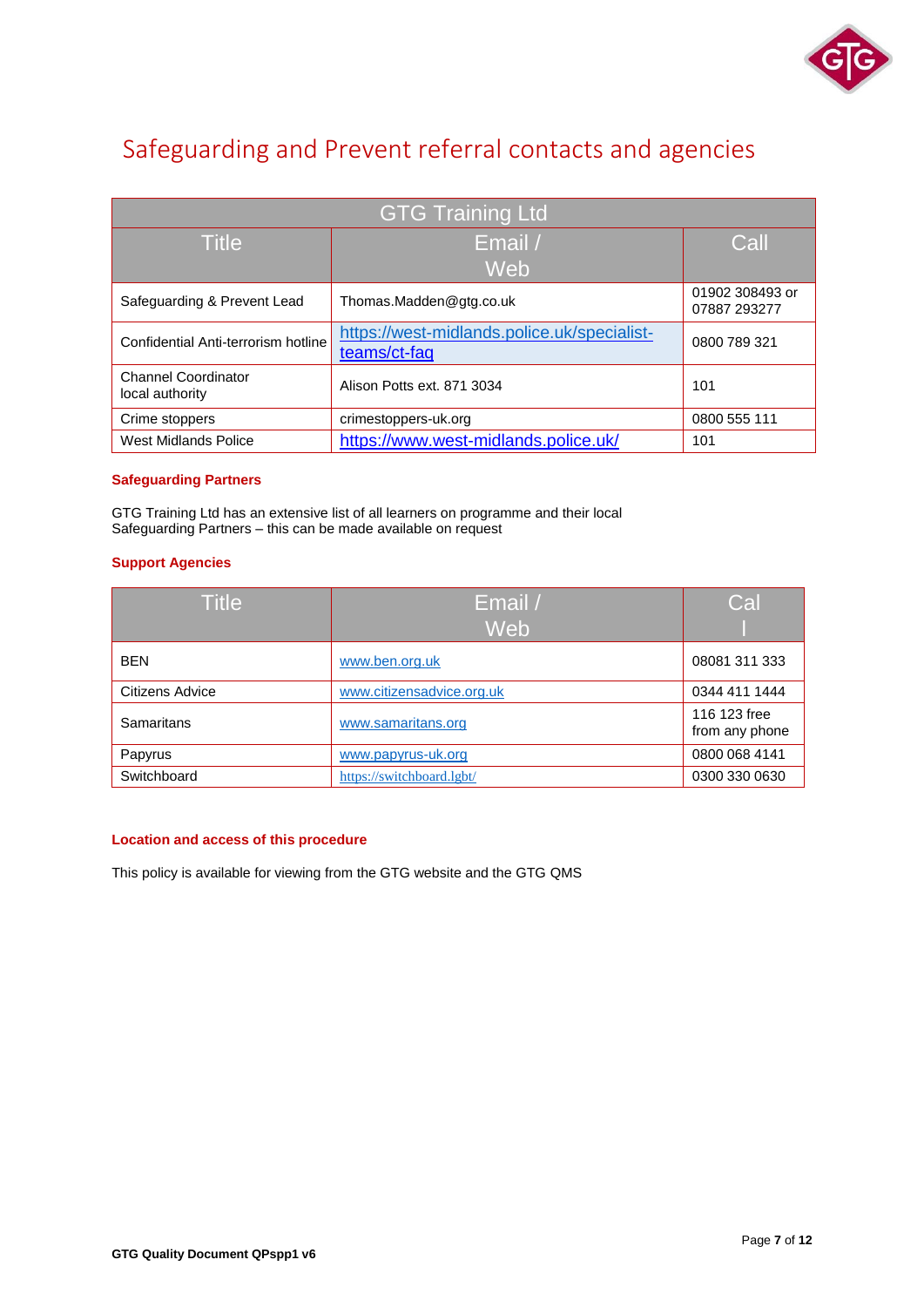

| <b>Document revision</b>               |             |                 |                |                      |  |  |
|----------------------------------------|-------------|-----------------|----------------|----------------------|--|--|
| Amendment                              | <b>Date</b> | <b>Modifier</b> | <b>Version</b> | Sign off             |  |  |
| Version control                        | 01/05/2019  | Tom Madden      | 1              | <b>Billy Hammond</b> |  |  |
| Version control                        | 20/10/2019  | Tom Madden      | $\overline{2}$ | <b>Billy Hammond</b> |  |  |
| Version control                        | 16/03/2020  | Rosie Heron     | 3              | <b>Billy Hammond</b> |  |  |
| Version control                        | 16/10/2020  | Rosie Heron     | $\overline{4}$ | <b>Billy Hammond</b> |  |  |
| Version control                        | 03/12/2020  | Tom Madden      | 5              | <b>Billy Hammond</b> |  |  |
| Update GTG Channel process &<br>review | 22/01/2022  | Rosie Heron     | 6              | <b>Billy Hammond</b> |  |  |
|                                        |             |                 |                |                      |  |  |
|                                        |             |                 |                |                      |  |  |
|                                        |             |                 |                |                      |  |  |
|                                        |             |                 |                |                      |  |  |
|                                        |             |                 |                |                      |  |  |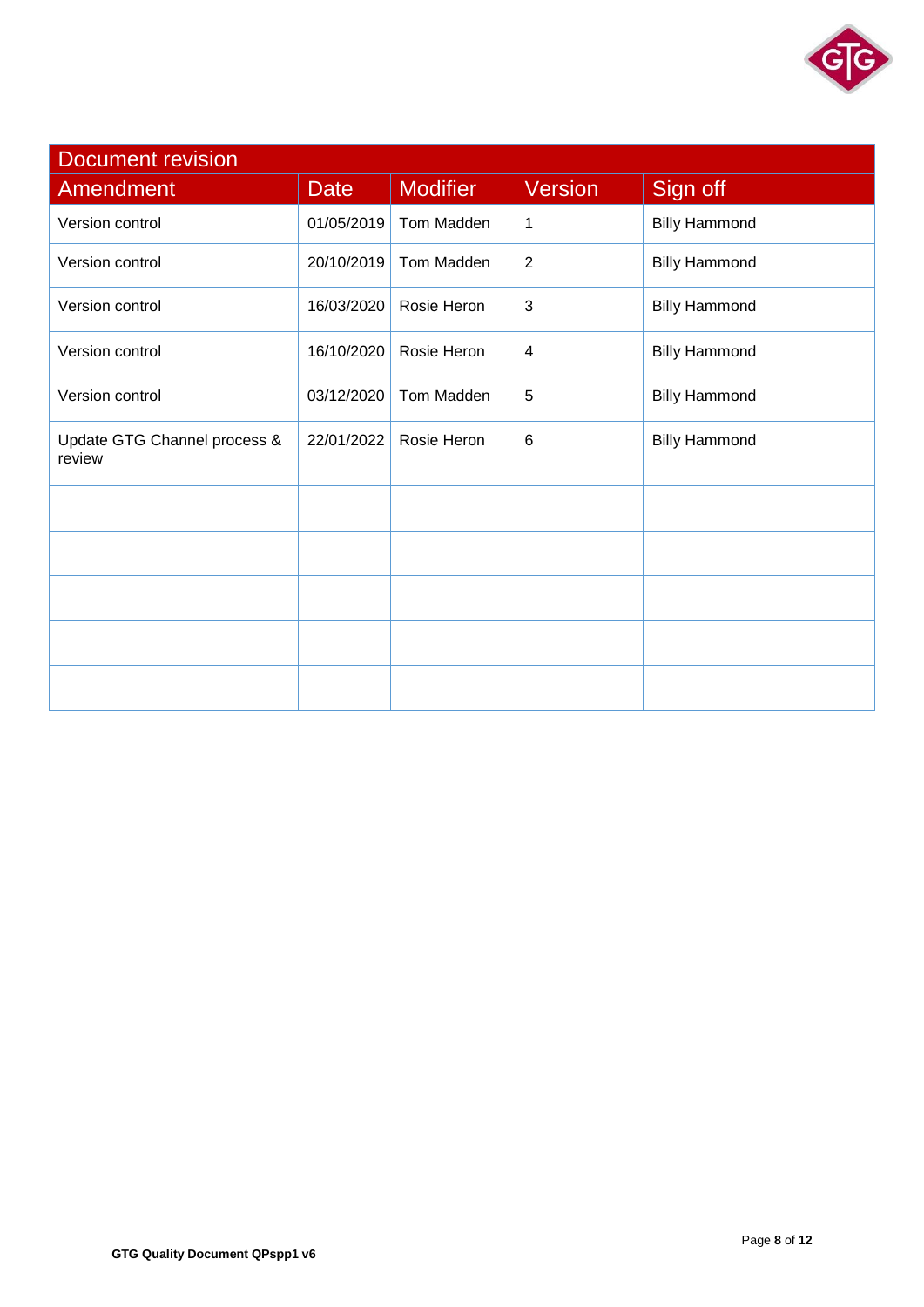

# **Appendix A.**

# **Types of Abuse**

# Bullying (Inc. cyberbullying)

Behaviour by group of individual repeated over time that intentionally hurts another individual or group either physically or emotionally (can be face to face, over text, social media exchanges) *Indicators may be;*

- Signs of physical abuse; bruising, welts, burns, scarring etc.
- Signs of emotional abuse; withdrawn, anxious, anger, excessive crying or nervousness
- Protracted use of mobile/fixed communication devices for internet usage
- Very little use of mobile/fixed communication devices for internet usage

# Gangs and youth violence

Gangs where crime and violence are a core part of their identity. It can lead to increased anti-social behaviour and youth offending.

*Indicators may be;*

- May have expensive items
- Change in behaviour and perhaps respect for others
- Bruises, cuts, welts, burns, scarring etc.
- Social activities change
- Social media interaction and language has changed
- Evidence of gang tattoos; more or irregular choice of tattoos and in highly visible areas
- Carrying, or evidence of concealed weapons

# Radicalisation

Process by which a person comes to support/ partake in terrorism and extremism (also includes – political/ animal rights and ecological extremist). Extremism is ideology that is considered to be far outside the acceptable mainstream attitudes of society. – include opposition to British values.

*Indicators may be;*

- Long trips away from home
- Talking about being wronged by a state or political system/ changing to a betterlife
- Strong views about changing life
- Talk of harming others in plight for cause
- Social media interaction and language has changed

# **Sexting**

Exchange of self-generated sexually explicit images through mobile picture messages, social media or any other platform for sharing images.

*Indicators may be;*

- Overhear others boasting, or discussing body images of others
- Protracted use of mobile phones
- Very little use of mobile phones
- Signs of emotional changes; withdrawn, anxious, anger, excessive crying or nervousness

# Mental health

Absence of psychological wellbeing and effective physical or psychological functioning. *Indicators may be;*

- Signs of emotional changes; withdrawn, anxious, anger, excessive crying or nervousness
- Withdrawing from social interaction
- Changes in behaviour or personal appearance
- Less punctual than normal, less interest

# Child Sexual Exploitation (CSE)

A form of sexual abuse that involves the manipulation and/or coercion of young people, under the age of 18, into sexual activity in exchange for things such as money, gifts, accommodation, affection or status. It is a crime, not a choice made by victims. The manipulation or 'grooming' process involves befriending children, gaining their trust and supplying, for ingestion, drugs and alcohol. These manipulations may occur over a long period of time, and also before the abuse begins.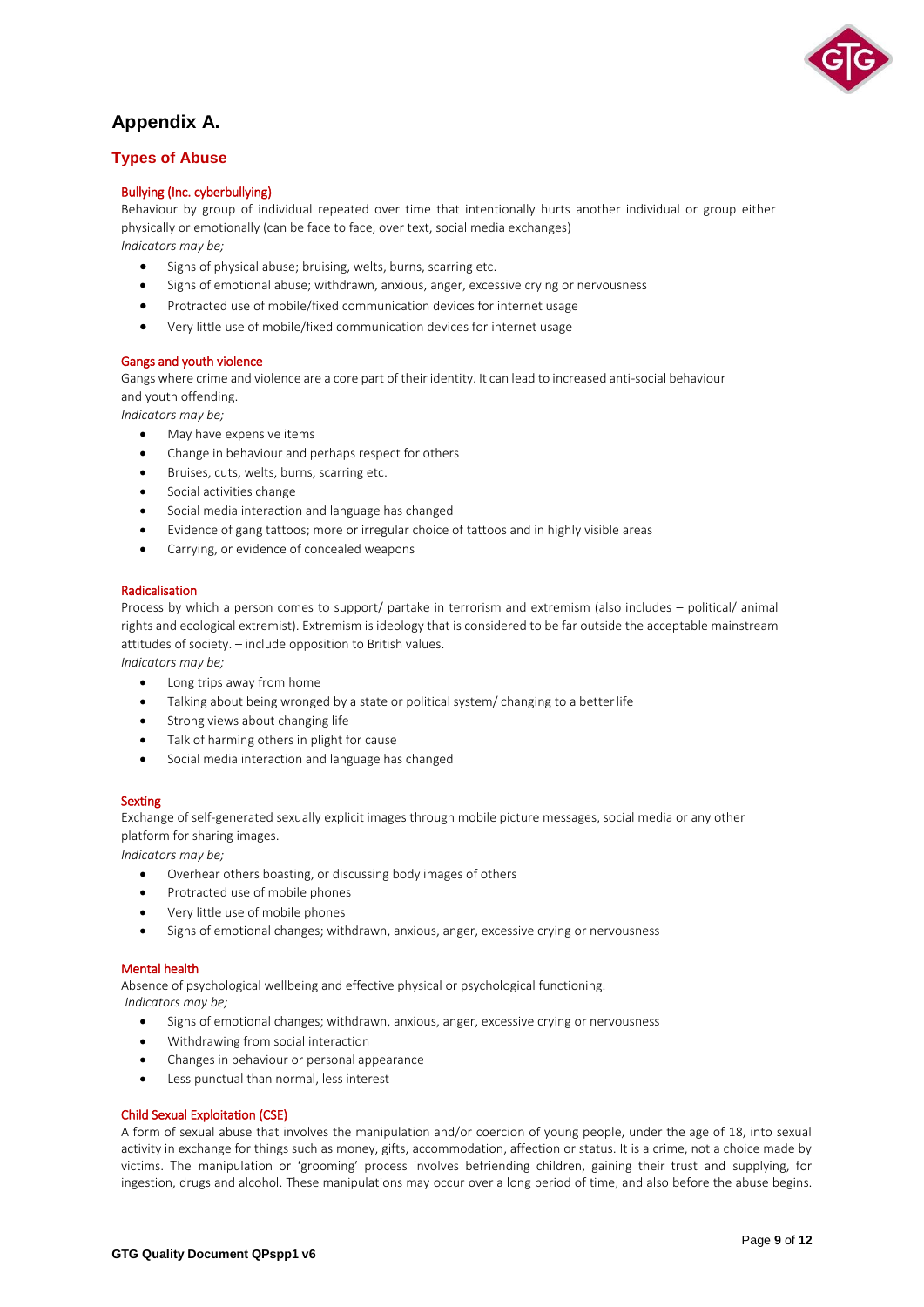

The abusive relationship between victim and perpetrator involves an imbalance of power which limits the victim's options. It is a form of abuse which is often misunderstood by victims and outsiders as consensual. Although it is true that the victim can be tricked into believing they are in a loving relationship, no person under the age of 18 can legally consent to being in a relationship.

# Financial or material abuse

Everyone has the right to money and property that is legally theirs. Financial abuse is when someone takes your money or belongings without asking and uses this for their personal gain. *Financial abuse may include;*

- money or possessions stolen, borrowed or withheld without permission
- preventing someone from buying goods, services or leisure activities
- staff or volunteers borrowing/accepting gifts or money from service users
- goods or services purchased in someone's name but without their consent
- being deliberately overcharged for goods or services or being asked to part with money on falsepretences
- being asked to sign or give consent to financial agreements when a person does not have the mental capacity to understand or give an informed consent

#### Honour Based Abuse

Has been extended to clarify the fact that FGM and Forced Marriage are examples of Honour-based abuse.

#### Forced Marriage (FM)

Forced marriage is a marriage in which one or more of the parties is married without his or her consent or against his or her will. A forced marriage differs from an arranged marriage, in which both parties consent to the assistance of their parents or a third party (such as a matchmaker) in choosing a spouse. It is a human rights abuse. Young men and women can be at risk in affected ethnic groups. Other indicators may be detected by changes in behaviours. Forced marriage is now a crime. Forcing someone to marry against their will is now a criminal offence. Legislation introduced by the government is designed to help people in England and Wales. It also applies to UK nationals overseas who are at risk of becoming the victim of a forced marriage.

#### Psychological abuse

Psychological abuse signs and symptoms may start small at first as the abuser "tests the waters" to see what the other person will accept, but before long the psychological abuse builds into something that can be frightening and threatening. It's important to remember that any of these examples of psychological abuse can happen to any individual.

#### *Examples of psychological abuse;*

- You're so cute when you try to concentrate! Look at her, man, she's trying to think
- That isn't at all what I meant, you'll never understand how much I love you
- I am more capable, smarter, and better educated than you. I will take our kids if you leave me
- Let me do the talking; people listen to men
- You took a vow in front of God and everybody and I expect you to honourit
- Keep your stupid beliefs to yourself
- We are married and you are to subjugate yourself to me in allways

#### Discriminatory abuse

This type of abuse is motivated by discriminatory and oppressive attitudes towards people on the grounds of disability, gender and gender identity and reassignment, age, race, religion or belief, sexual orientation, and political beliefs. It may be a feature of any form of abuse and manifests itself as physical abuse/assault, sexual abuse/assault, financial abuse/theft, neglect and psychological abuse/harassment. It includes verbal abuse and racist, sexist, homophobic or ageist comments, or jokes or any other form of harassment. It also includes not responding to dietary needs and not providing appropriate spiritual support.

*Examples of discriminatory abuse include;*

- A person may reject their own cultural background and/or racial origin or other personal beliefs, sexual practices orlifestyle choices;
- A person making complaints about the service not meeting their needs;
- Signs of a sub-standard service offered to an individual;
- Repeated exclusion from rights afforded to citizens such as health, education, employment, criminal justice and civic status;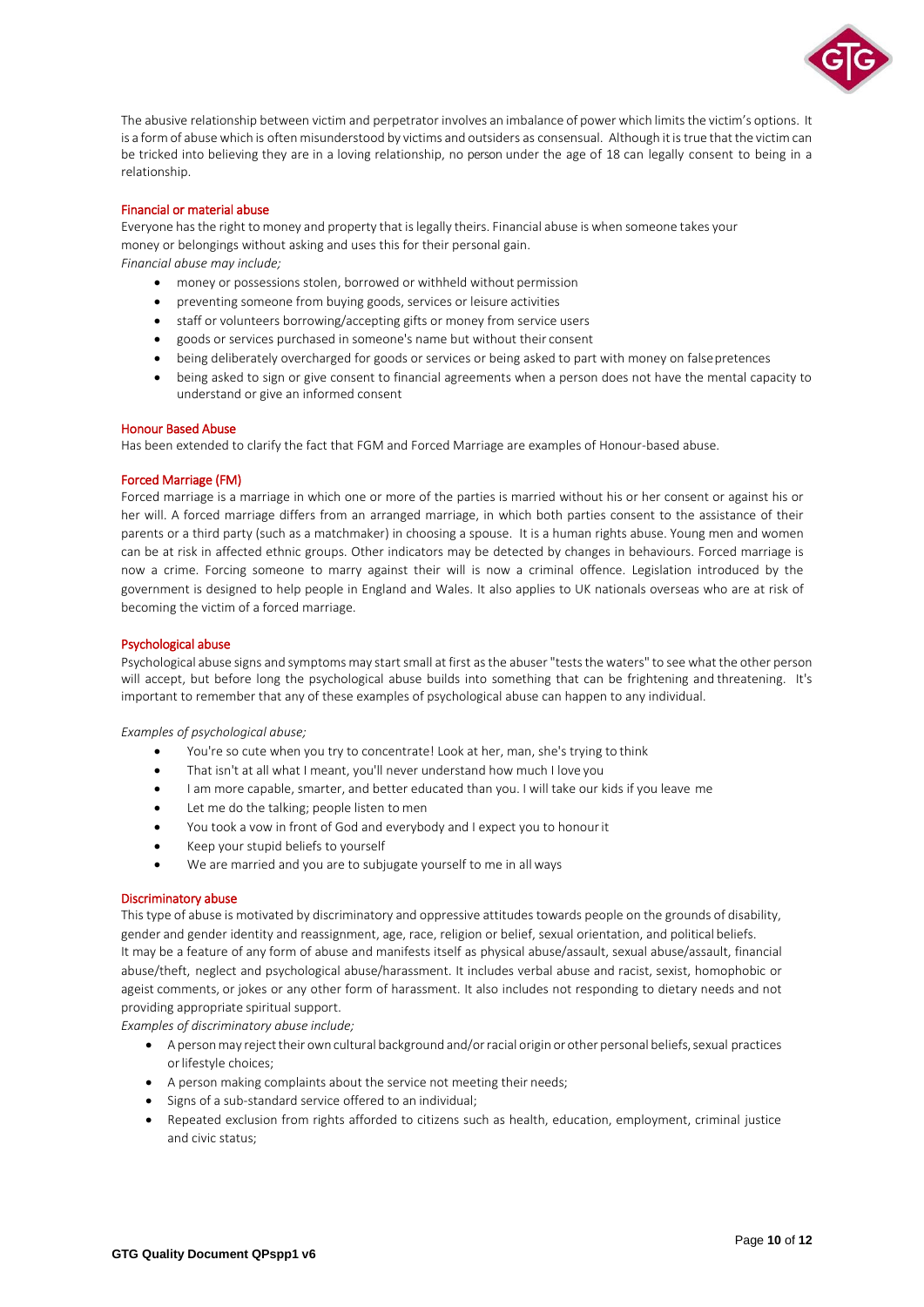

# Domestic Abuse

Is defined as an incident or pattern of incidents of controlling, coercive, threatening, degrading and violent behaviour, including sexual violence, in the majority of cases by a partner or ex-partner, but also by a family member or carer. It is very common. In the vast majority of cases it is experienced by women and is perpetrated by men. *Domestic abuse can include, but is not limited to;*

- Coercive control (a pattern of intimidation, degradation, isolation and control with the use or threat of physical or sexual violence)
- Psychological and/or emotional abuse
- Physical or sexual abuse
- Financial abuse
- Harassment and stalking
- Online or digital abuse

Domestic abuse is a gendered crime which is deeply rooted in the societal inequality between women and men. Women are more likely than men to experience multiple incidents of abuse, different types of domestic abuse (intimate partner violence, sexual assault and stalking) and in particular sexual violence. Any woman can experience domestic abuse regardless of race, ethnic or religious group, sexuality, class, or disability, but some women who experience other forms of oppression and discrimination may face further barriers to disclosing abuse and finding help.

#### Female Genital Mutilation (FGM)

Female Genital Mutilation (FGM) is illegal in England and Wales under the FGM Act 2003 ("the 2003 Act"). It is a form of learner abuse and violence against women. FGM comprises all procedures involving partial or total removal of the external female genitalia for non-medical reasons. It is essential that staff are aware of FGM practices and the need to look for signs, symptoms and other indicators of FGM. What is FGM? - It involves procedures that intentionally alter/injure the female genital organs for non-medical reasons.

*Types of procedure;*

- Type 1 Clitoridectomy partial/total removal of clitoris
- Type 2 Excision partial/total removal of clitoris and labia minora
- Type 3 Infibulation entrance to vagina is narrowed by repositioning the inner/outerlabia
- Type 4 all other procedures that may include: pricking, piercing, incising, cauterising and scraping the genitalarea. *FGM legalities;*
	- FGM is internationally recognised as a violation of human rights of girls and women. It is illegal in most countries including the UK

#### Modern Slavery

Today slavery is less about people literally owning other people – although that still exists but more about being exploited and completely controlled by someone else, without being able to leave. Modern slavery encompasses slavery, human trafficking, and forced labour and domestic servitude. Trafficking and slave master's use whatever means they have at their disposal to coerce, deceive and force individuals into a life of abuse, servitude and inhumane treatment.

*Someone is in slavery if they are;*

- forced to work through coercion, or mental or physical threat;
- owned or controlled by an 'employer', through mental or physical abuse or the threat of abuse;
- dehumanised, treated as a commodity or bought and sold as'property';
- Physically constrained or have restrictions placed on their freedom of movement.

#### Self-Neglect abuse

Self-neglect is any failure of an adult to take care of himself or herself that causes, or is reasonably likely to cause within a short period of time, serious physical, mental or emotional harm or substantial damage to or loss of assets. *Self-neglect can happen as a result of an individual's choice of lifestyle, or the person may;*

- be depressed,
- have poor health,
- have cognitive (memory or decision making) problems, or
- be physically unable to care for self.

*Self-neglect may include;*

- Living in unsanitary conditions
- Suffering from an untreated illness, disease or injury
- Suffering from malnutrition to such an extent that, without an intervention, the adult's physical or mental health is likely to be severely impaired.